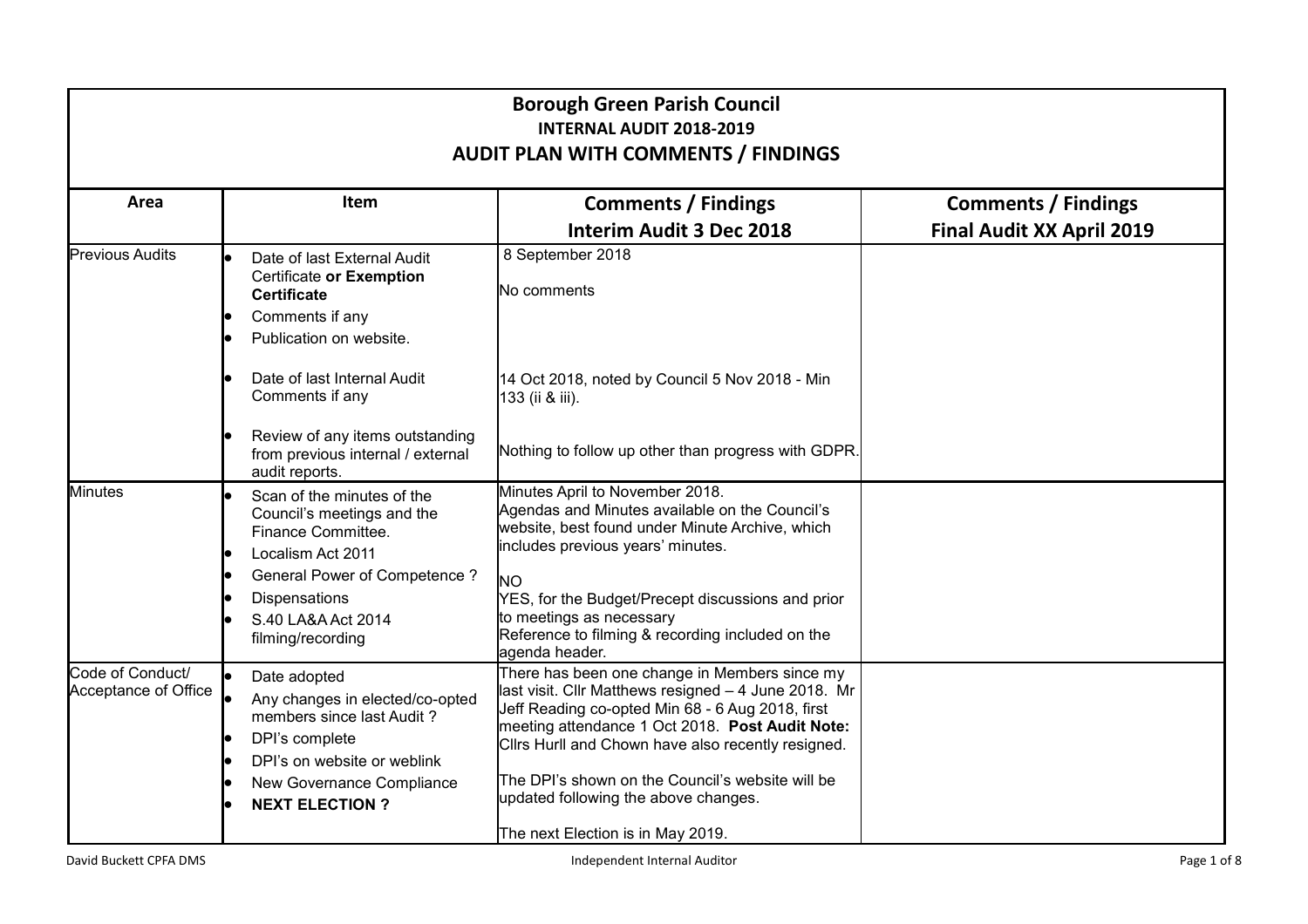| Standing Orders and <b>o</b><br><b>Financial Regulations</b> | Have they been formally adopted<br>and applied?<br>Have any changes been made<br>since they were adopted or the last<br>audit?<br>Have any changes been formally<br>adopted by the Council?<br><b>Updated re Procurement Regs</b><br>2015?<br>Two signature rule still in place?                                                                                                                                                                                                                                                                                                                                                     | SO's - Council advised of the new 2018 Model SO's<br>produced by NALC, agreed in principle Min 135 - 3<br>Nov 2018, but to be considered in detail at a future<br>meeting.                                                                                                                                                                                                                                                                                                                                                                                                                                                                                                                                                                                                                                                                                   |  |
|--------------------------------------------------------------|--------------------------------------------------------------------------------------------------------------------------------------------------------------------------------------------------------------------------------------------------------------------------------------------------------------------------------------------------------------------------------------------------------------------------------------------------------------------------------------------------------------------------------------------------------------------------------------------------------------------------------------|--------------------------------------------------------------------------------------------------------------------------------------------------------------------------------------------------------------------------------------------------------------------------------------------------------------------------------------------------------------------------------------------------------------------------------------------------------------------------------------------------------------------------------------------------------------------------------------------------------------------------------------------------------------------------------------------------------------------------------------------------------------------------------------------------------------------------------------------------------------|--|
| <b>Risk Management</b>                                       | Risk Assessments - Are they:<br>Carried out regularly?<br>O<br>Adequate?<br>$\circ$<br>Reported in the minutes?<br>$\circ$<br>Insurance cover $-$ is it:<br>Appropriate/Adequate?<br>$\circ$<br>LTA in place?<br>$\circ$<br>Reviewed regularly?<br>$\circ$<br>Fidelity Guarantee Cover £<br>$\circ$<br>(Balances + 1/2 Precept)<br>Internal controls - are they:<br>Documented?<br>$\circ$<br>Adequate?<br>O<br>Reviewed regularly?<br>$\circ$<br>Statement of Internal Control?<br>$\circ$<br>Systems and Procedures - are<br>they:<br>Documented?<br>O<br>Adequate?<br>O<br>Followed?<br>$\circ$<br>Reviewed regularly?<br>$\circ$ | Risk Assessments a standing item on the "agenda".<br>Tree inspections for $2018-19$ – awarded to<br>Treeability<br>Weekly inspection of all Council property carried out<br>by the Groundsmen, play areas inspected by<br>Commercial Services Ltd. RoSPA inspection carried<br>out by Playsafety Ltd<br>LTA with Zurich Municipal - policies includes "motor<br>insurance", renewed for 3 years to 12 July 2020 with<br>an option to extend by 2 yrs $-$ Min 62 $-$ 3 July 2017<br>£250,000 $-$ adequate<br>My audit testing gave assurance that internal<br>controls were in place and working effectively.<br>Financial Risk and Controls reviewed annually,<br>Min $14(i) - 4$ May 2018 SIC approved as part of the<br>Annual Governance Statement approval process.<br>To be covered in the annual review of the Financial<br>Risk document due in 2019. |  |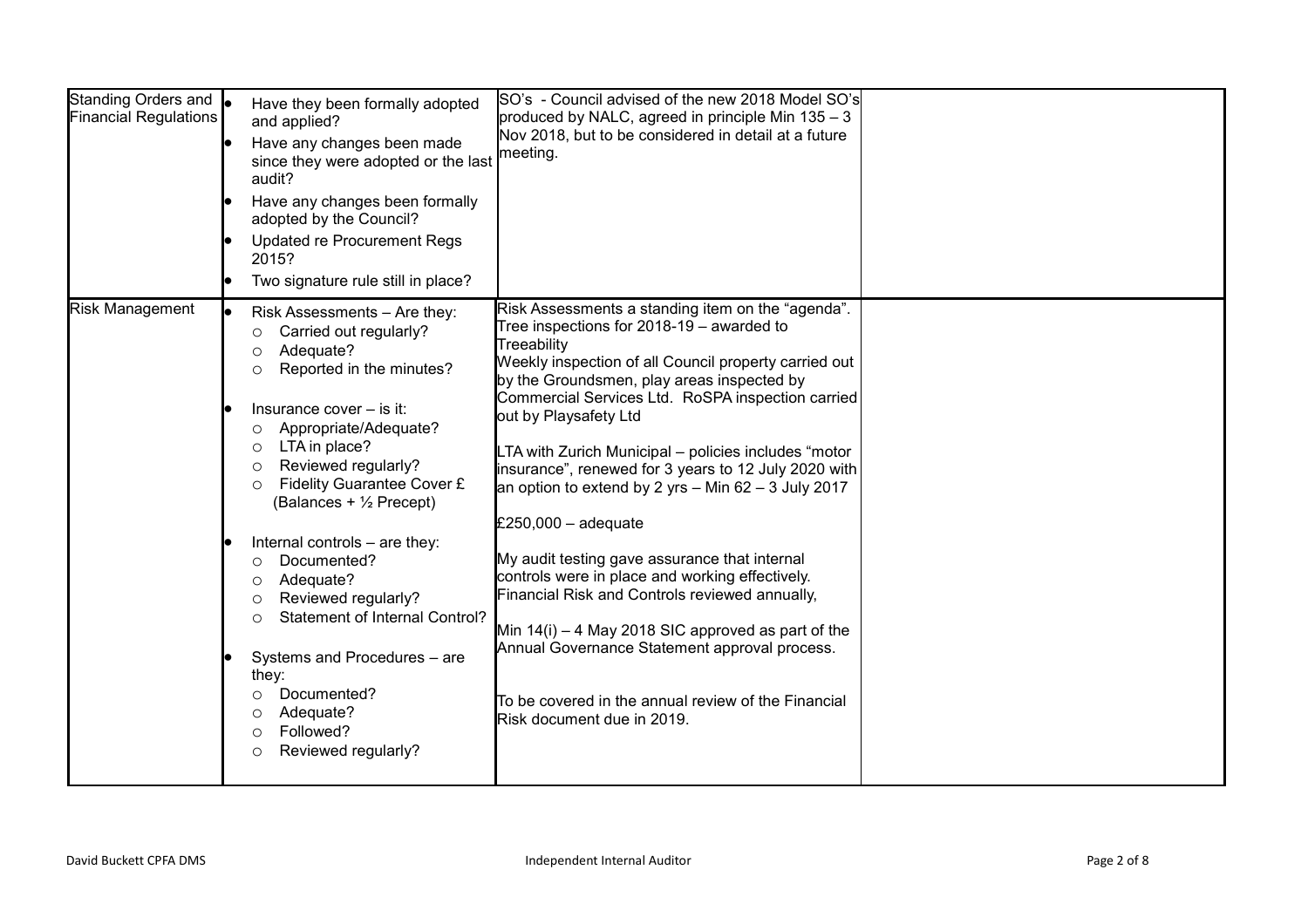| <b>Budgetary Controls</b>                                                     | Is the annual budgeting process<br>reported and approved by the<br>Council?<br><b>Budget/Precept amounts</b><br>$\circ$<br>minuted?<br>Is the actual performance against<br>the budgets reported to the Council<br>during the year<br>Compare with Fin Regs?<br>$\circ$<br>Are significant variances explained<br>in sufficient detail? | Fin Committee 30 Nov 2018 reviewed 2018-19<br>Budget to date and Draft Budget for 2019-20 Post<br><b>Audit Note: Council - 3 Dec 2018 received same</b><br>reports and recommendations of the Fin Comm.<br>finalised Budget & Precept for 2019-20 to be agreed<br>at Jan 2019 Meeting. |  |
|-------------------------------------------------------------------------------|-----------------------------------------------------------------------------------------------------------------------------------------------------------------------------------------------------------------------------------------------------------------------------------------------------------------------------------------|----------------------------------------------------------------------------------------------------------------------------------------------------------------------------------------------------------------------------------------------------------------------------------------|--|
| Section 137<br>expenditure<br><b>£7.86 FOR 2018-19</b><br>(£7.57 FOR 2017-18) | Is a separate account/analysis<br>kept?<br>Has the cash limit been exceeded?<br>Have the spending powers been<br>properly used and Minuted?                                                                                                                                                                                             | What is the cash limit for the year? Only used for donations to local charities                                                                                                                                                                                                        |  |
| Book-keeping                                                                  | Cashbook - is it:<br>Fit for purpose?<br>O<br>Up to date?<br>$\circ$<br>Arithmetically correct?<br>$\circ$<br>Balanced regularly?<br>$\circ$                                                                                                                                                                                            | Manual Ledger and Excel spreadsheets<br>Yes<br>Yes<br>Yes<br>Yes                                                                                                                                                                                                                       |  |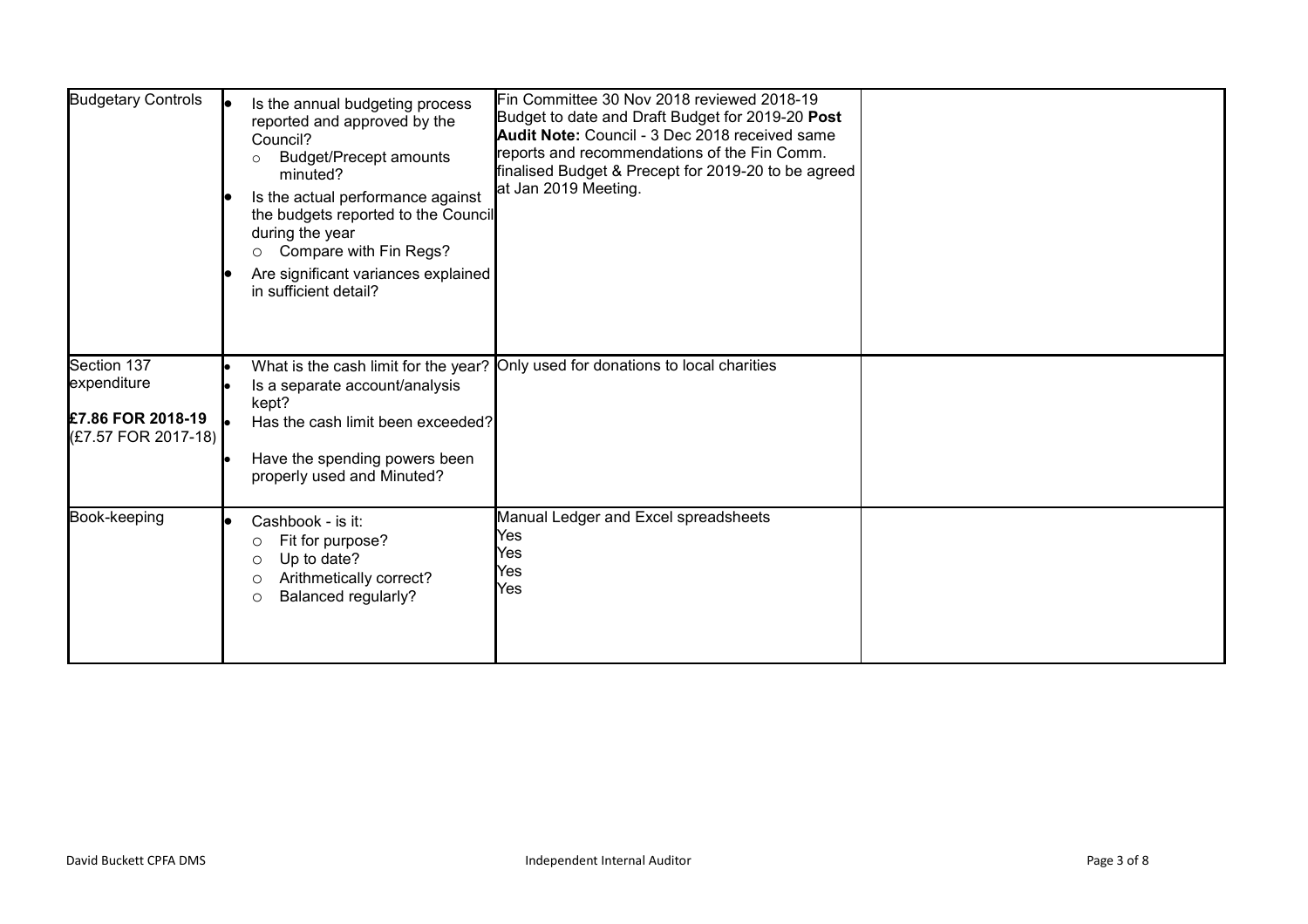| Petty Cash | Has the amount of petty cash float No petty cash held    |                                                     |  |
|------------|----------------------------------------------------------|-----------------------------------------------------|--|
|            | been agreed?                                             |                                                     |  |
|            | Are all petty cash entries recorded?                     |                                                     |  |
|            |                                                          |                                                     |  |
|            |                                                          |                                                     |  |
|            | Are payments made from petty                             |                                                     |  |
|            | cash fully supported by receipts /                       |                                                     |  |
|            | VAT invoices?                                            |                                                     |  |
|            |                                                          |                                                     |  |
|            | Are petty cash reimbursements                            |                                                     |  |
|            | signed for?                                              |                                                     |  |
|            | Is petty cash reimbursement                              |                                                     |  |
|            |                                                          |                                                     |  |
|            | carried out regularly?                                   |                                                     |  |
|            | Is petty cash balance                                    |                                                     |  |
|            | independently checked regularly                          |                                                     |  |
|            |                                                          |                                                     |  |
|            |                                                          |                                                     |  |
|            |                                                          |                                                     |  |
| Payroll    | Who is on the payroll and are                            | Clerk (Mrs Hazel Damiral - 26 hrs pw) and two full- |  |
|            |                                                          | time groundsmen (Mr Glew & Springett)               |  |
|            | contracts of employment in                               |                                                     |  |
|            | place?                                                   | <b>Clerk</b>                                        |  |
|            | Who is the RFO?                                          |                                                     |  |
|            | Have there been any changes to                           | No                                                  |  |
|            | the establishment during the year?                       |                                                     |  |
|            | Have there been any changes to                           |                                                     |  |
|            | individual contracts during the                          | 2-year National pay award for the Clerk approved    |  |
|            | year?                                                    | Increases for the two Groundsmen approved. Min      |  |
|            |                                                          | 196 - 9 Jan 2018                                    |  |
|            | Have new appointments and                                |                                                     |  |
|            | changes to contracts been                                | Yes                                                 |  |
|            | approved and minuted?                                    |                                                     |  |
|            | Do salaries paid agree with those                        | Calculations approved and signed-off by 2           |  |
|            | approved by the Council?                                 | Councillors.                                        |  |
|            | Have any ad-hoc payments or                              |                                                     |  |
|            | benefits been appropriately                              |                                                     |  |
|            | approved?                                                |                                                     |  |
|            |                                                          | Yes - HMRC on-line arrangements audited and         |  |
|            | Have PAYE/NIC requirements been payments made quarterly. |                                                     |  |
|            | properly applied and accounted                           |                                                     |  |
|            | for?                                                     |                                                     |  |
|            | Payroll outsourced?                                      | INo.                                                |  |
|            |                                                          |                                                     |  |
|            | <b>WORKPLACE PENSION IN</b>                              | LGPS with KCC in place.                             |  |
|            | <b>PLACE</b>                                             |                                                     |  |
|            |                                                          |                                                     |  |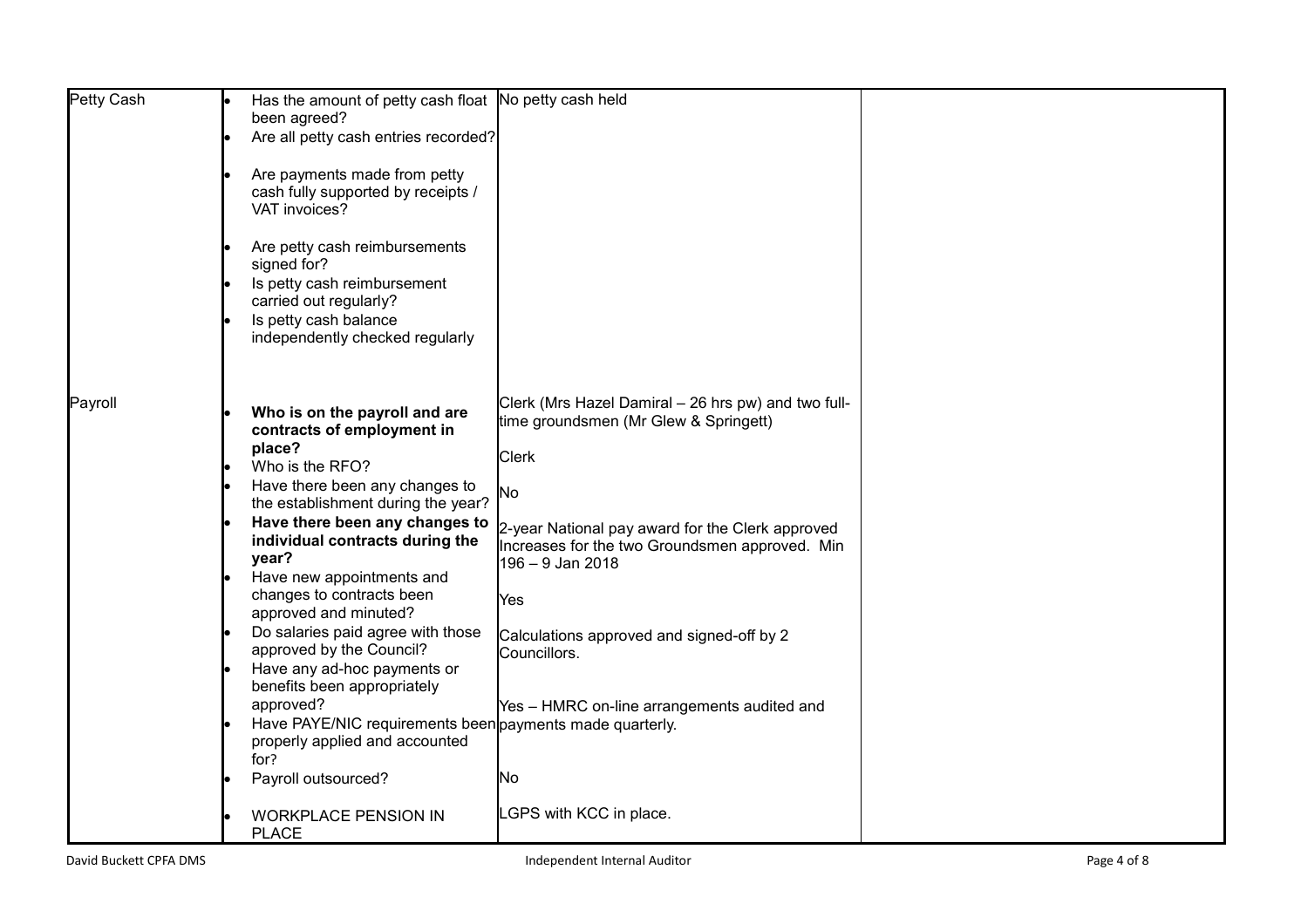| Payments | Are all payments recorded and<br>supported by appropriate<br>documentation?                                                                                                                                                                                                                                                                          | Checks made via the vouchers, accounts ledger<br>and bank statements, no errors or omissions found.                                                                                                                                                                            |  |
|----------|------------------------------------------------------------------------------------------------------------------------------------------------------------------------------------------------------------------------------------------------------------------------------------------------------------------------------------------------------|--------------------------------------------------------------------------------------------------------------------------------------------------------------------------------------------------------------------------------------------------------------------------------|--|
|          | Are payments minuted?                                                                                                                                                                                                                                                                                                                                | Payment schedules listed in Minutes                                                                                                                                                                                                                                            |  |
|          | Review of DD's and SO's ?                                                                                                                                                                                                                                                                                                                            | Most payments are paid "on-line" and cheques                                                                                                                                                                                                                                   |  |
|          | Has VAT been identified, recorded<br>and reclaimed?                                                                                                                                                                                                                                                                                                  | VAT claim for 1 July 2017 to 31 March 2018<br>submitted - £4,220                                                                                                                                                                                                               |  |
|          | Are items above a de minimus<br>amount purchased competitively?<br>Have internal control procedures<br>been adhered to?                                                                                                                                                                                                                              | Based on tests carried out - Yes                                                                                                                                                                                                                                               |  |
|          | Contracts:<br>What contracts exist?<br>$\circ$<br>Compliance with SO's<br>$\circ$<br>Have any new contracts or<br>$\circ$<br>contract variations/extensions<br>been awarded in the year?<br>Procedures adopted for letting<br>$\circ$<br>of contracts<br>Have contract payments been<br>$\circ$<br>made in accordance with the<br>contract document? | Playground Inspections - Commercial Services Ltd<br>Ford Lease - Ford Transit GV15JVW = £246pm<br>Wex Europe Services Ltd - local Esso garage for<br>fuel account.<br>CJS Plants Ltd - Hanging Baskets for Winter<br>2017/18 and Summer 2018<br>Street Lights - Lighting Mtce. |  |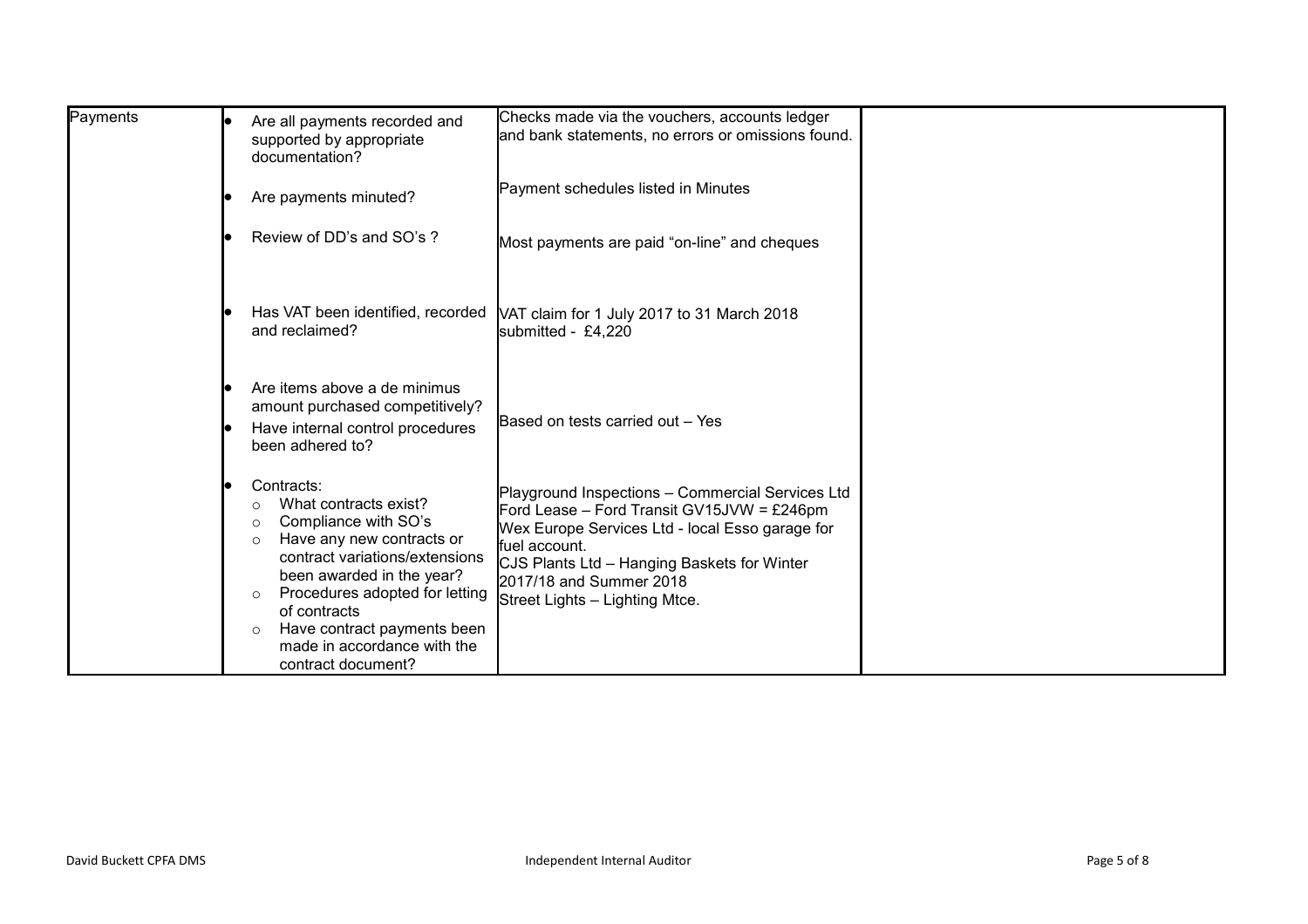| Receipts                   | Are all receipts recorded correctly?<br>Are all receipts promptly banked?<br>Precept, CTSG and Sect 136<br>payments<br>Community Interest Levy (CIL)<br>Are internal controls of cash<br>adequate?<br>Are invoicing arrangements<br>adequate?                                                             | Business Rates refund (net of expenses) - £14,097<br>set-aside to assist with professional fees to fight<br>inclusion of Borough Green Gardens in the Local<br>Plan.<br>Received in accordance with TMBC notifications, no<br>Sect 136 grants<br>£10,000 legacy received to fund a "foot clinic" $-$ May<br>2018     |  |
|----------------------------|-----------------------------------------------------------------------------------------------------------------------------------------------------------------------------------------------------------------------------------------------------------------------------------------------------------|----------------------------------------------------------------------------------------------------------------------------------------------------------------------------------------------------------------------------------------------------------------------------------------------------------------------|--|
| <b>Bank reconciliation</b> | What current/deposit accounts<br>exist?<br>FSCS aware and compliant?<br>Are bank reconciliations regularly<br>carried out for each account?<br>Level of Balances to Precept ratio<br>Are the cheque counterfoils,<br>paying-in books and bank<br>When was the last review of the<br>banking arrangements? | Bank Balances as at 31 Oct 2018<br>NatWest Current a/c<br>0857<br>£62,608<br>NatWest Bus Res a/c 8811<br>£220,429<br>NatWest Bus Res a/c 9882<br>£667<br>£221,196<br>o/s Chq No. 4093<br>(E100)<br>Net Balance £221,096<br>statements adequately referenced? Bank position reported and Minuted at every<br>meeting. |  |
|                            | Internet Banking/Corporate Card?<br>Signature review (Two signatures<br>required?)<br>Any PWLB loans?                                                                                                                                                                                                     | Possible review required following the Cllr changes.<br>Two PWLB outstanding loans as at 31 Mar 2018<br>£26,162 + £29,168 = £55,330<br>Half/year payments due June & Dec, and Sept &<br>March,                                                                                                                       |  |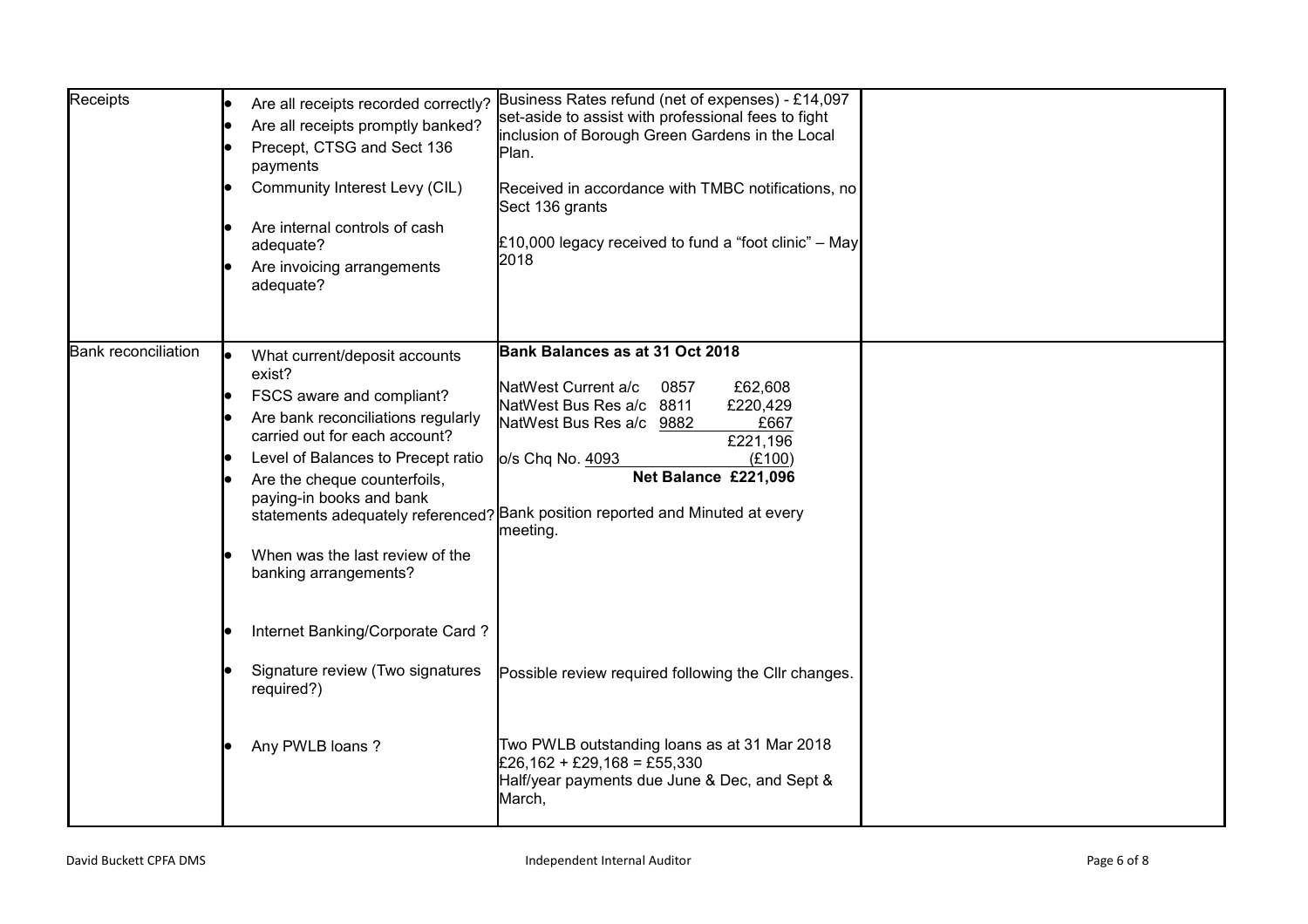| <b>Assets and Asset</b><br>Register (AR)  | Are all the material assets owned<br>by the Council recorded in an AR?<br>Is the AR up to date?<br><b>Basis of Asset Values?</b><br>Are investments recorded?<br>Are the valuations regularly<br>reviewed?<br>Does the AR show the insurance<br>values ?<br>Digital Photographic evidence?<br>Is there a separate Inventory List of<br>low value items (e.g. below the<br>insurance excess levels) ? | New equipment includes<br>John Deere X590 ride-on tractor-mower - £5,783<br>John Deere Pro 53MV push mower - £1,000<br>Stihl brushcutter - £234 |  |
|-------------------------------------------|------------------------------------------------------------------------------------------------------------------------------------------------------------------------------------------------------------------------------------------------------------------------------------------------------------------------------------------------------------------------------------------------------|-------------------------------------------------------------------------------------------------------------------------------------------------|--|
| Year-end procedures <b>o</b><br>Inc. AGAR | Does the AGAR Statement of<br>Accounts agree with the<br>cashbook?<br>Is there an audit trail from the<br>financial records to the accounts?<br>Have debtors and creditors been<br>properly recorded?<br>Date of approval of AGAR &<br><b>Certificate of Exemption if</b><br>applied                                                                                                                 | 2017-18 AGAR Min 14 (iii & iv) - 4 May 2018                                                                                                     |  |
|                                           | <b>AGAR</b> on the website<br>AGAR posted on website?<br>New governance compliance<br>regime - refer to new<br><b>Practitioners' Guide 2018</b>                                                                                                                                                                                                                                                      |                                                                                                                                                 |  |